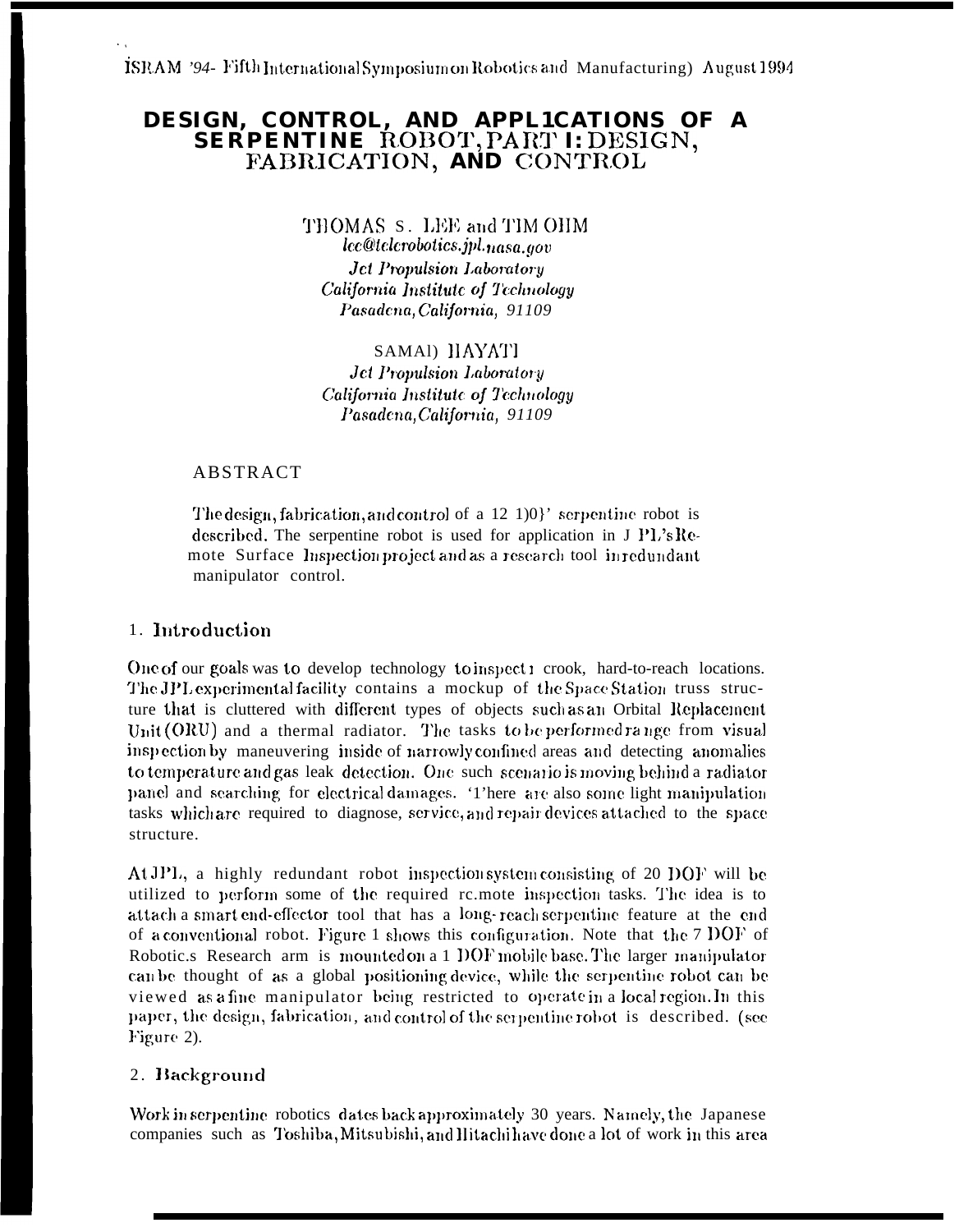

Figure 1: Overall Inspection System and the Hardware Architecture

for application in the nuclear Power industry. Hirose<sup>[2]</sup> of Tokyo Institute of Technology developed a n umber of silalic-like mechanisms, for example, a crawling mechanism which utilizes oblique swivel joints. Asa no [3] built Toshiba's Self Ap proach System in 1982. A camera was mounted on the tip of this 16 DOF tendon-driven mechanism to perform inspection. In the Unites States, notable works include Anderson and  $\lceil \ln(n/4) \rceil$  who built a 16 DOF tensor arm for Scripps Institute of Oceanography in 1964. Chirikjian and Burdick [5] of Caltech built a 30 DOF variable geometry truss manipulator to validate hyper-redundant arm control algorithms.

## 3. Final Mechanical Specifications of the Serpentine Robot

- 3-1) Mechanism with Tot al Weight of 5.6 lbs
- Diameter of the Robot: 1.5"  $\bullet$  Extended Reach:  $34.5$ "
- Through-Hole hiside for Cables:  $5/16$ "

 $\ddot{\phantom{a}}$ 

- $\bullet$  g'eta] of 12 Degrees-Of-Freedom (DOF)
	- -- 5 Pitch DOF (-60° to 600), 5 Yaw'DOF (-60° to 60°)
	- $-1$ Roll DOF (- 180° to 180°), 1 Borescope DOF (- 100° to 100°)
- DOF Velocity :  $60 \text{ dc}$ !grcm/second

The serpentine robot was designed to be utilized as a smart end-effector tool. The serpentine robot would be picked up by a base robot when additional dexterity is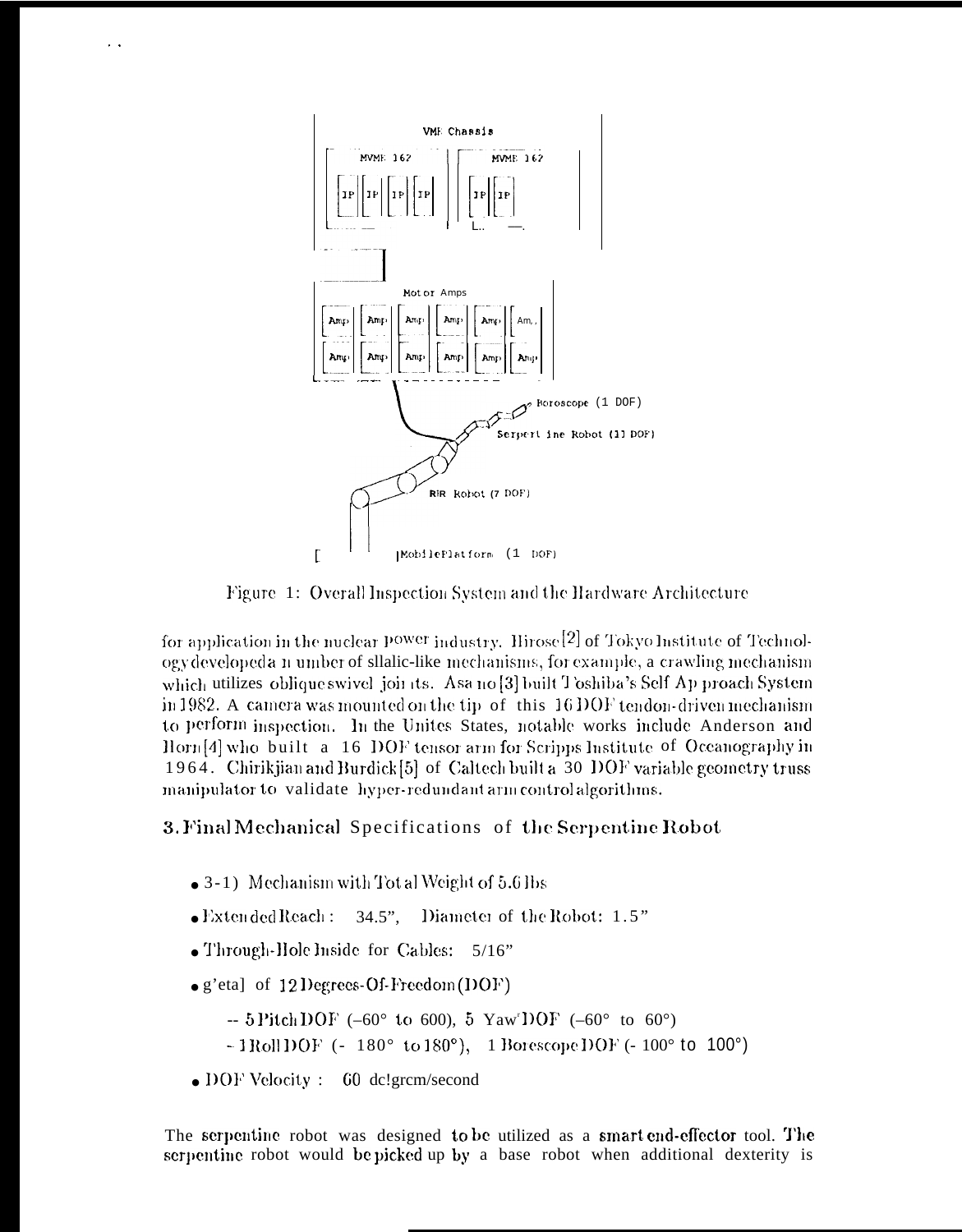

Figure 2: The JPL Serpentine Robot

required to perform the task. in this paper, only a few of the design issues will be discussed, For more details, please refer to [6].

#### 4. Serpentine Robot Design

Since the serpentine robot is to be attached at the end of another robot, weight and size nccdcd to be minimized. Miniature, yet high torque motors were needed. MicroMo's 2 watt DC motors were chosen. Based on ironless core technology, these products have the feature of high efficiency with low mechanical time constants.

'1'o achicvc high torque, each axis has a very IIigh gcarhcad ratio. '1'he axes of the first two base joints have a gcarhcad ratio of 3333:1, and the axes of the rest of the joints have a gearhead ratio of 1111:1 (high gear ratio was achieved by building our own custom planetary stages). Two redundant motors which are mechanically coupled turn each axis and provide double the torque of one motor. The gear-tra, ill is non-backdriveable. Maximum torque at each DOF is 90 in-lb.

The joint design needed to be compact. If the conventional method of mounting the motors on the joints were adopted, the serpentine robot would have had a bulky design. A patented design owned by the NEC Corporation was chosen. This design allows all motors to be mounted inside of the joint housings.

The original design is an active universal joint based on work by Ikeda and Takanashi [7] of the NEC Corporation. Our mechanism was made more compact by modifying their joint assembly design. The basic idea is illustrated in Figure 3. The oblique swivel joint assembly has two shafts, with each shaft attached to a half-sphere at an oblique angle. The two half-spheres arc joined together to rotate freely with respect to each other. This arrangement is contained inside a universal joint with each shaft joined to one side of the frames that make up the universal joint. The motors rotate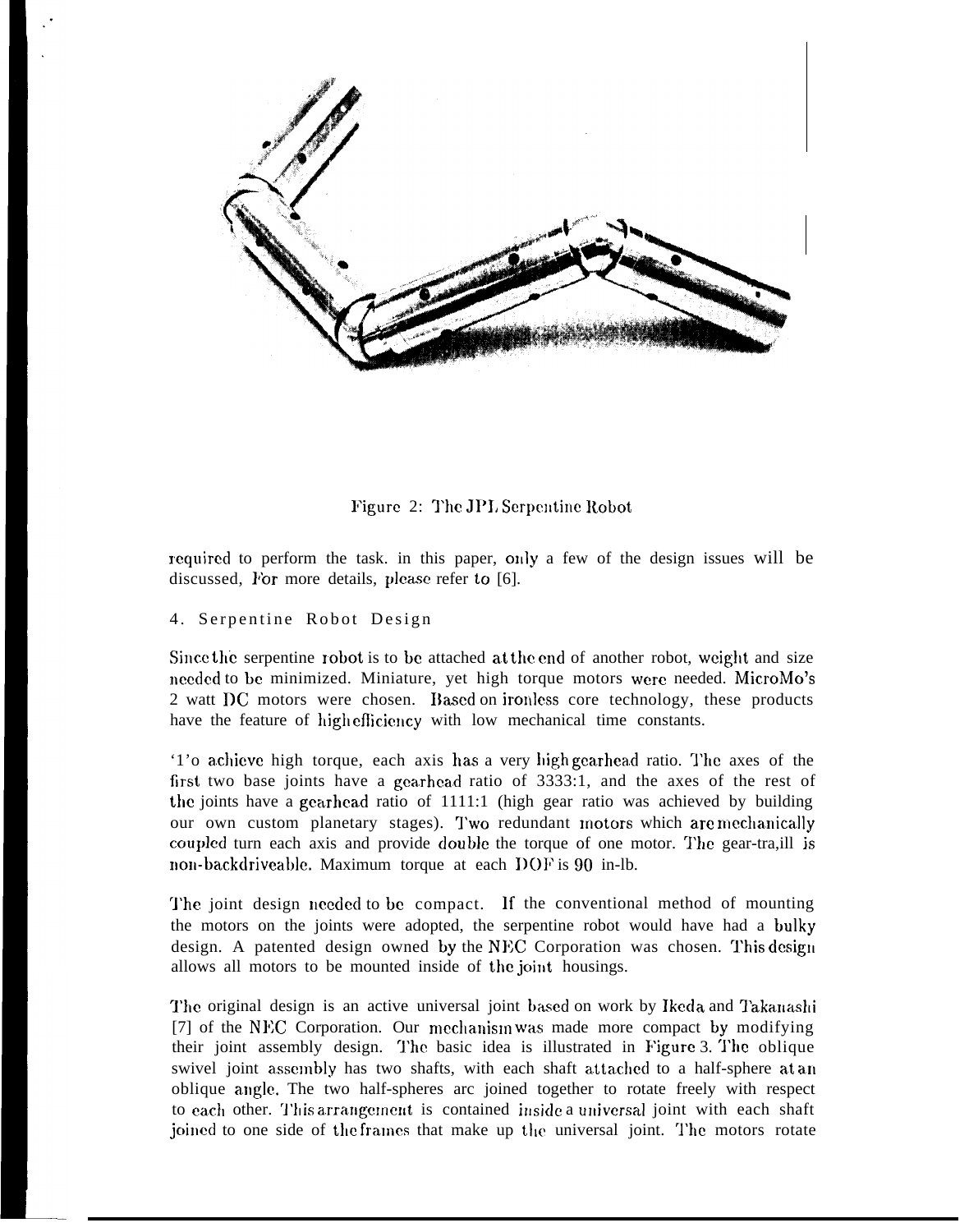

Figure 3: Oblique Swivel Joint Assembly

the two shafts thereby actively changing the orientation of the universal joint. Both motors are controlled simultaneously to change the orientation. Now consider the Spherical coordinate system. When the motors are rotated in the same directions, the joint assembly makes a motion along the  $\psi$  direction. If the motors are rotated in opposite directions, then the joint assembly makes a motion along the  $\theta$  direction. The motions along the  $\psi$  and  $\theta$  directions make up the 2 DOF movement of the joint. Note that when the shafts are collinear ( $\psi$  = O), a degeneracy (singularity) occurs.

The oblique swivel joint can simply be considered as a two-axis joint having yaw  $(\theta_x, \theta_y)$ a rotation about its X axis) and pitch  $(\theta_y$ , rotation about its Y axis) motions. Let  $\omega_1$ and  $\omega_2$  be the angular velocities of the two motors at the joint. Let  $\hat{\theta}$  and  $\hat{\psi}$  be the relevant angular velocities in the Spherical coor dinate system as discussed above in Figure 3. Finally, let  $\hat{\theta}_x$  and  $\hat{\theta}_y$  be angular velocities about X and Y axes respectively. We want to find the angular motions about the  $X$  and  $Y$  axes caused by the motions of the motors. That is, we transform the motor velocities as follows:

$$
(\omega_1,\omega_2)\rightarrow(\dot{\theta},\dot{\psi})\rightarrow(\dot{\theta}_x,\dot{\theta}_y)
$$

First, we compute the intermediate angular velocities:

$$
\dot{\theta} = K_1(\omega_1 + \omega_2)
$$
  

$$
\dot{\psi} = K_2(\omega_1 - \omega_2)
$$

where  $K_1$  and  $K_2$  are some constants.<br>We integrate  $\dot{\theta}$  and  $\dot{\psi}$  for the following transformations:

$$
\theta_{x} = ATAN(-s\psi s\theta, c\psi)
$$

$$
\theta_{y} = ATAN(s\psi c\theta, c\psi c\theta - s\psi s\theta s\theta_{x})
$$

we then difference the obtained  $\theta_x$  and  $\theta_y$  with the previous  $\theta_x$  and  $\theta_y$  to obtain the desired results.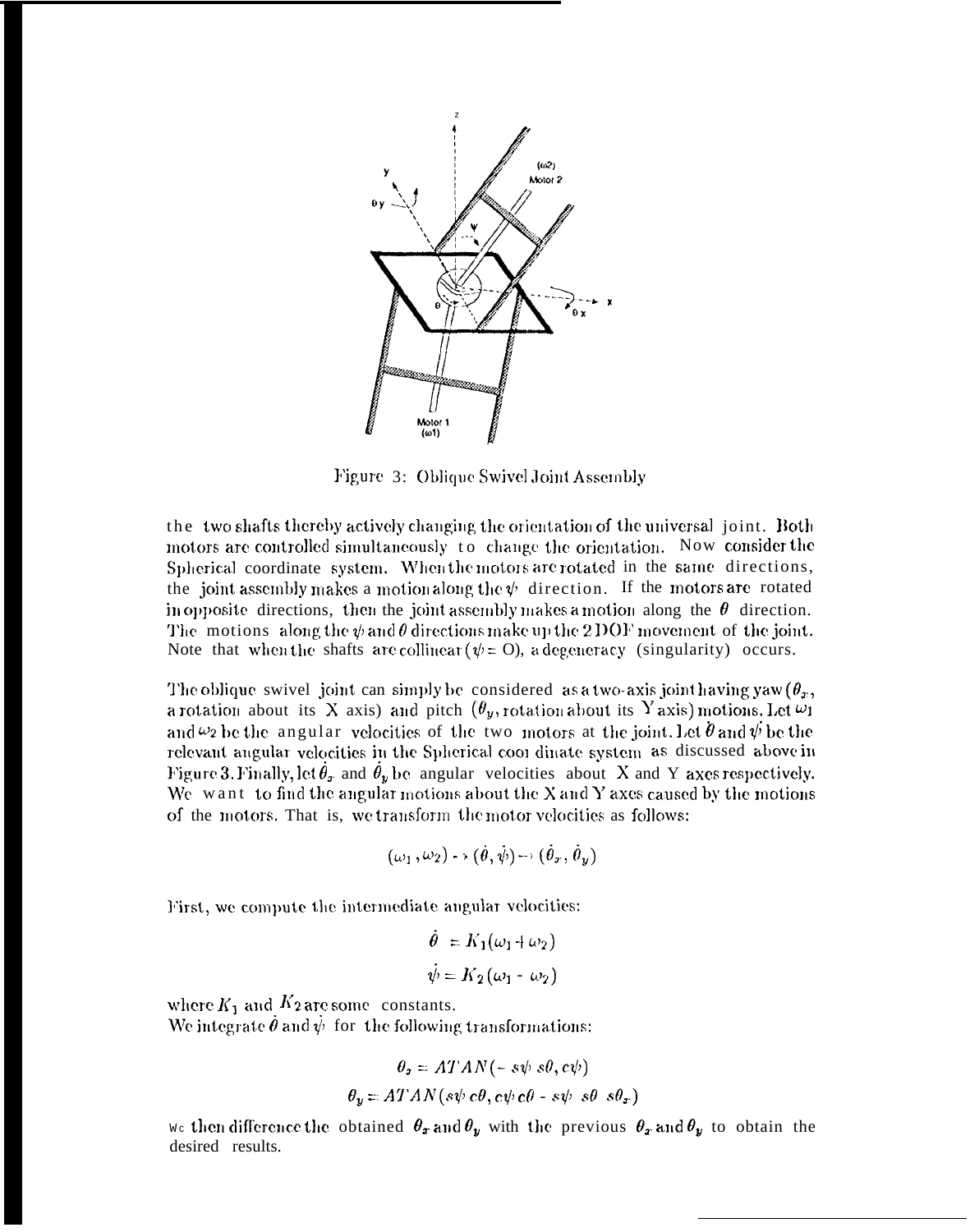### 5. Additional Features of the Serpentine Robot System

The mechanism was designed to be mechanically modular -- the joints can be easily added or subtracted. Visual data is acquired by using of a flexible borescope embedded inside of the serpentine robot housing. User interface will be done by interacting with a SGI/IRIS graphics menu. The motors are controlled remotely from externally located VMEbushard ware.

All the above features are described in more detail in [6]

### 6. Control: Via Point Fitting Algorithm (VPFA)

An obvious method of motion planning for the serpentine robot is to utilize some sort of a "fedlem'-tlic'-leader" algorithm. The idea is to first let the tip of the serpentine robot to move in such a way it does not collide into any of the obstacles. To avoid collision with the obstacles for the rest of the serpentine robot's body, we direct the rest of the links to follow the task space path that the tip has propagated through. in this section, we briefly describe one such motion planning algorithm.

Consider a serpentine robot with N joints. Each joint has 2 DOF and is capable of angular motions with respect to its X and Y axes. Given a set of  $N_{via}$  via points  $(VP_1, ..., VP_{N_{\rm v}ia})$  in Cartesian task space that the tip of the serpentine robot has propagated through, we decompose the motion planning problem into two subp roblems: (1) select Joint Frame Move Points (JFMP) which are a series of N-point sets for the origins of the robot joint frames to propagate through; then (2) solve for the pitch and yaw angles at each joint to fit the selected JFMP points.

The JFMP points can be selected by propagating backward from the last via point  $(VP_{N_{via}})$  where the tip-is-located toward the first via point  $(VP_1)$ . We designate a particular via point as a J1 MP point for the corresponding joint if the via point's accumulated Euclidean distance (i.e.,  $\sqrt{x^2+y^2+z^2}$ ) from the tip position is close to the accumulated sum of appropriate link lengths. For example, the JFMP for the last joint N is the position of the serpentine robot's tip. The JFMP for the next to the last joint (h'-]) is marked when the accumulated Euclidean distance from the tip point is close to the length of the last link. The JFMP for the joint (N-2) is marked when the accumulated Euclidean distance is close to the sum of the lengths of the last two robot links. This procedure continues until all N-JFMP points  $((X_N, Y_N, Z_N), (X_{N-1}, Y_{N-1}, Z_{N-1}), ..., (X_1, Y_1, Z_1))$  are selected from the via points. We now proceed to the fitting portion.

We start fitting from the base joint (i.e., computing the corresponding  $\theta_x$  and  $\theta_y$  angles at the base frame). Let the JFMP point associated with the base frame be  $(X_1, \tilde{Y}_1, \tilde{Z}_1)$ . Here we simply solve a problem of computing the required angular rotations to place a point  $(0, 0, \sqrt{X_1^2 + Y_1^2 - 1 Z_1^2})$  to  $(X_1, Y_1, Z_1)$ . The solution of this problem is as  $f$ oll Ows:

$$
\theta_{\mathfrak{a}} = ATAN(-Y_1/Z_1) \tag{1}
$$

$$
\theta_y = A T A N ((c \theta_x X_1) / Z_1) \tag{2}
$$

$$
\theta_1 = \theta_x, \quad \theta_2 = \theta_y \tag{3}
$$

To compute the next set of  $\theta_x$  and  $\theta_y$ , we position our reference frame to have